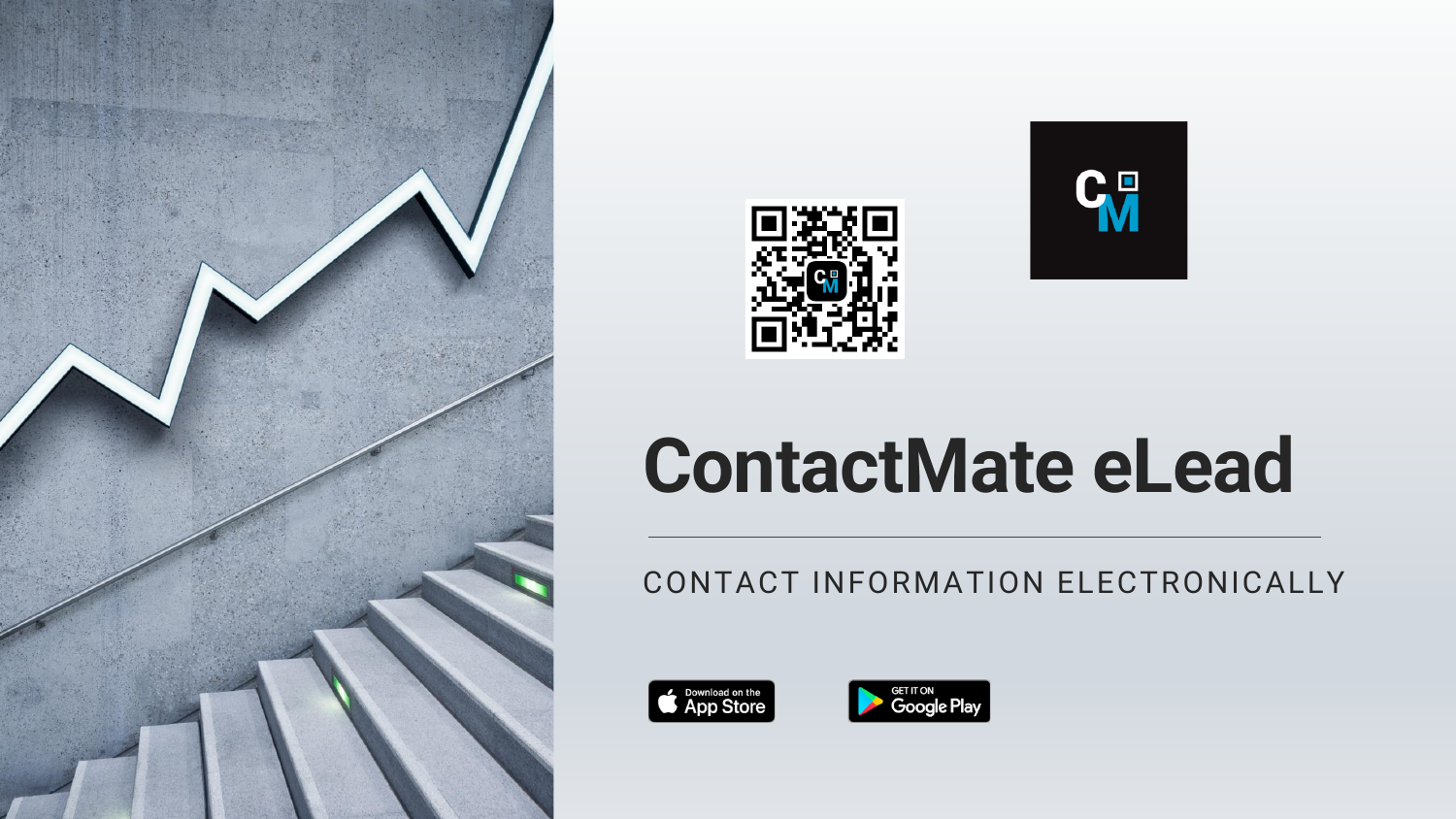Screenshots iOS device

#### **SIGN IN**

Enter your username and password, select log in and, if necessary, select an event if several different events at the same time

### $14.12$ Telia FI <mark>수</mark>  $100\%$ **C<sub>M</sub>** Username demo Password  $\circledcirc$ Login  $\rightarrow$ English HB

#### **MAIN MENU**

From the main view, you can scan, enter data manually, go to settings and info. After scanning or entering, the Survey is activated in green. Use the Scanned button to access previous scans. You can also see scanned visitor data and modify those.

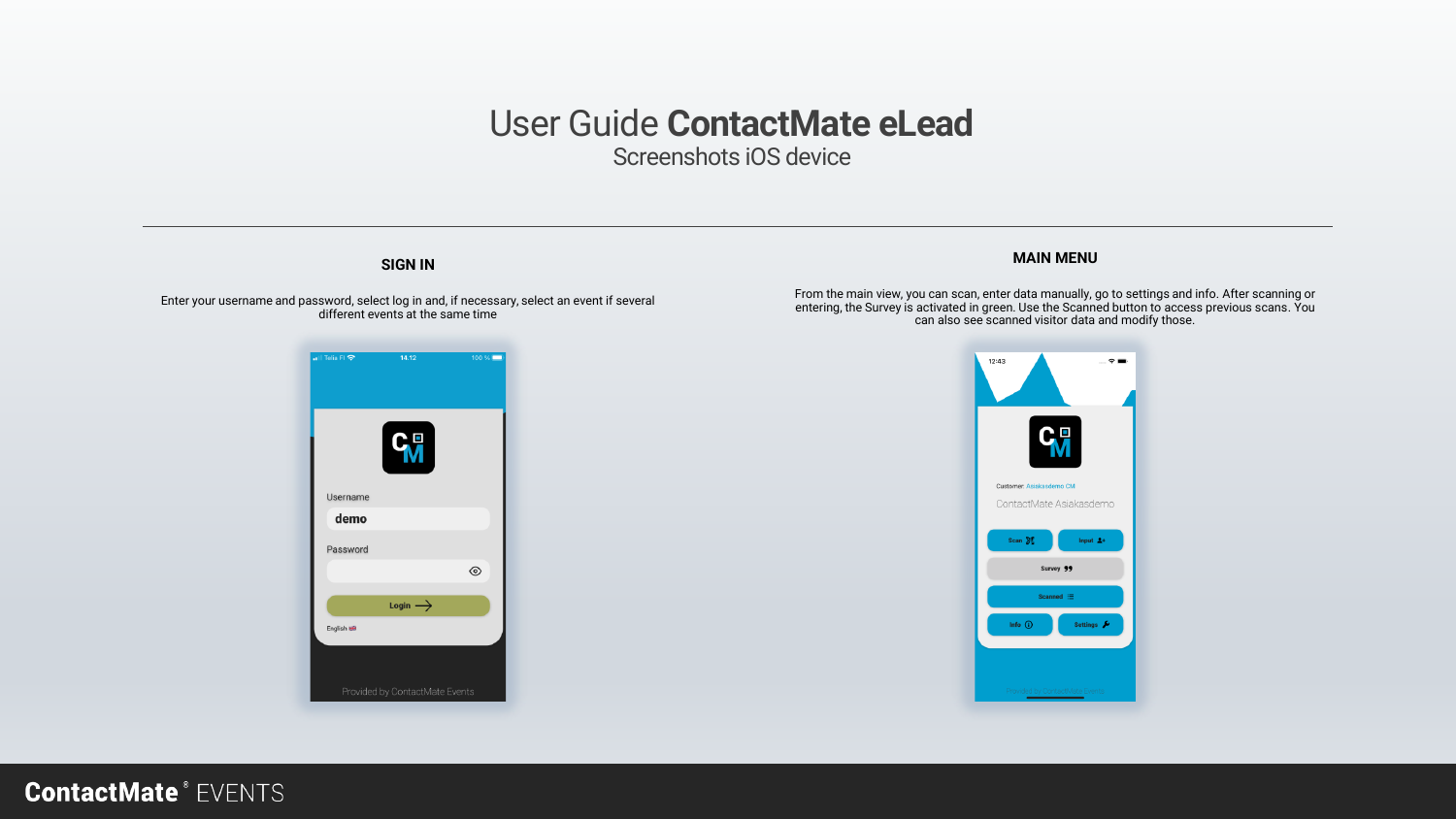Screenshots iOS device

#### **SETTINGS**

You can activate the camera, after scanning the personal information screen, enter, for example, your name in the place of the identifier and activate the query opening.



#### **RAFFLE**

You can draw lots for visitors in the selected time period.

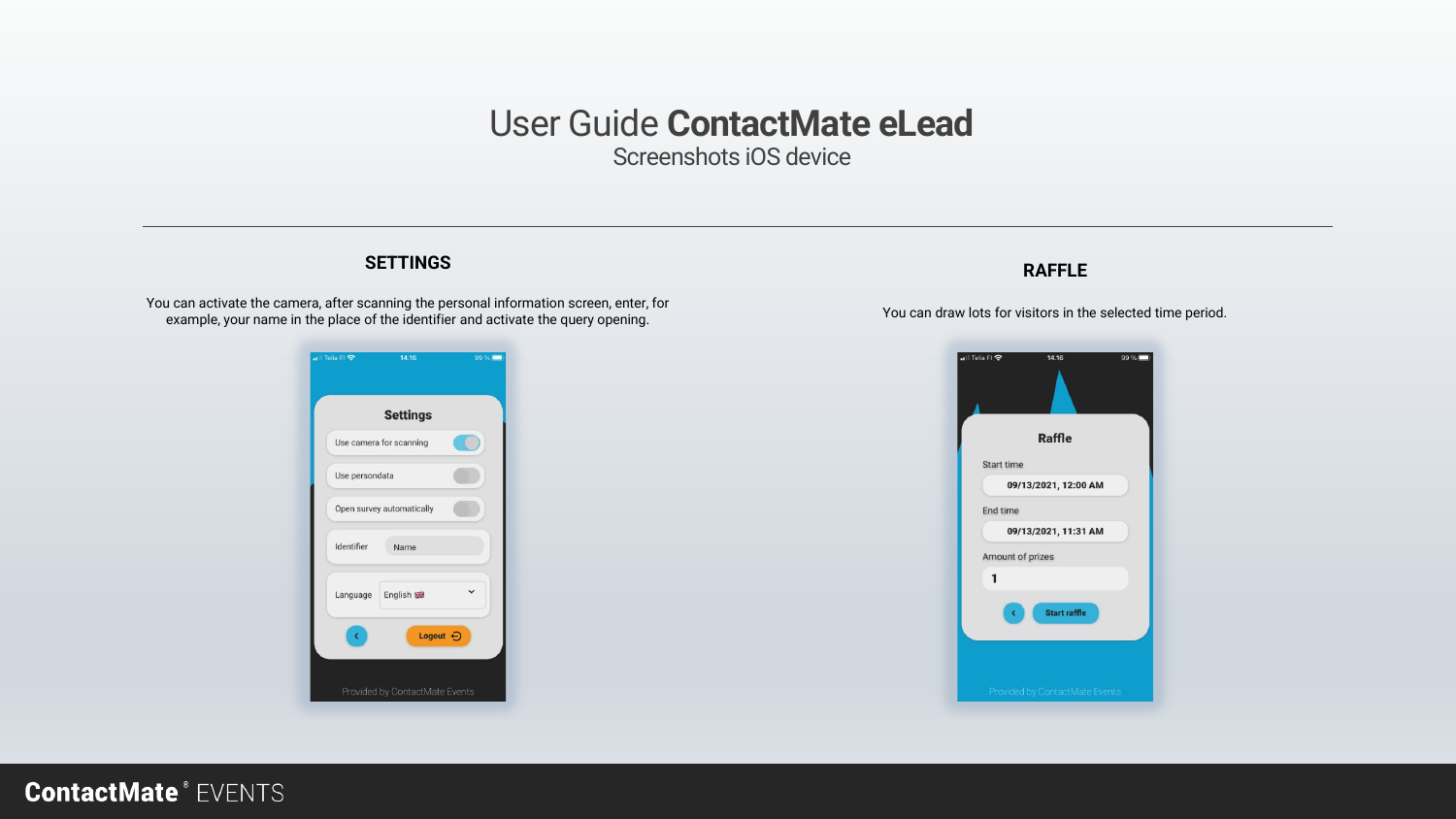Screenshots iOS device

#### **MANUAL CONTACT INPUT**

You can tap contacts, save or go to the Survey



#### **INFO**

You can look estimated scans, open contactmate.fi and make a raffle

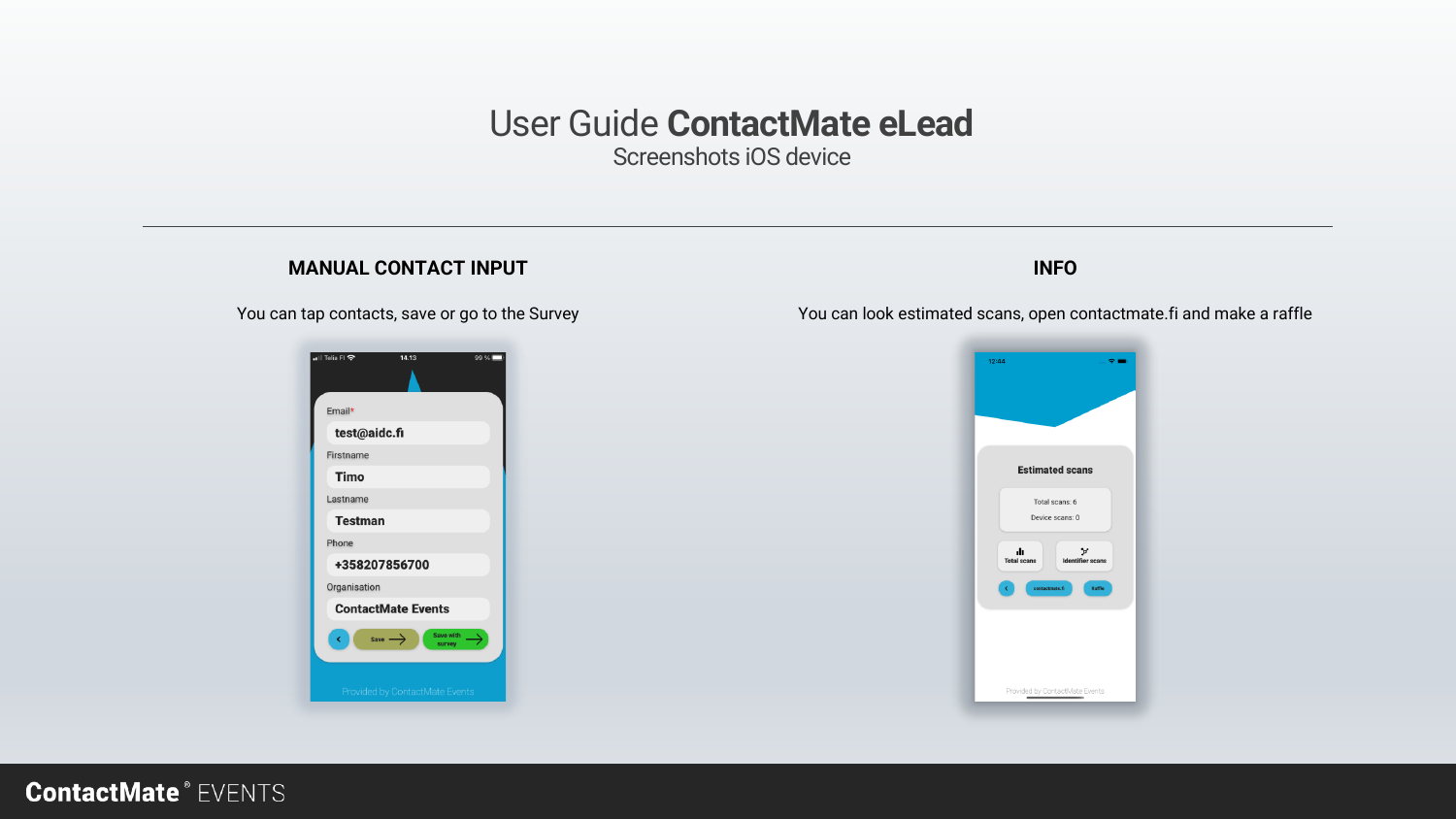Screenshots iOS device

#### **SURVEY MULTIPLE CHOICE**

You can choose right choises



#### **SURVEY ONE CHOICE**

You can choose one of the choises

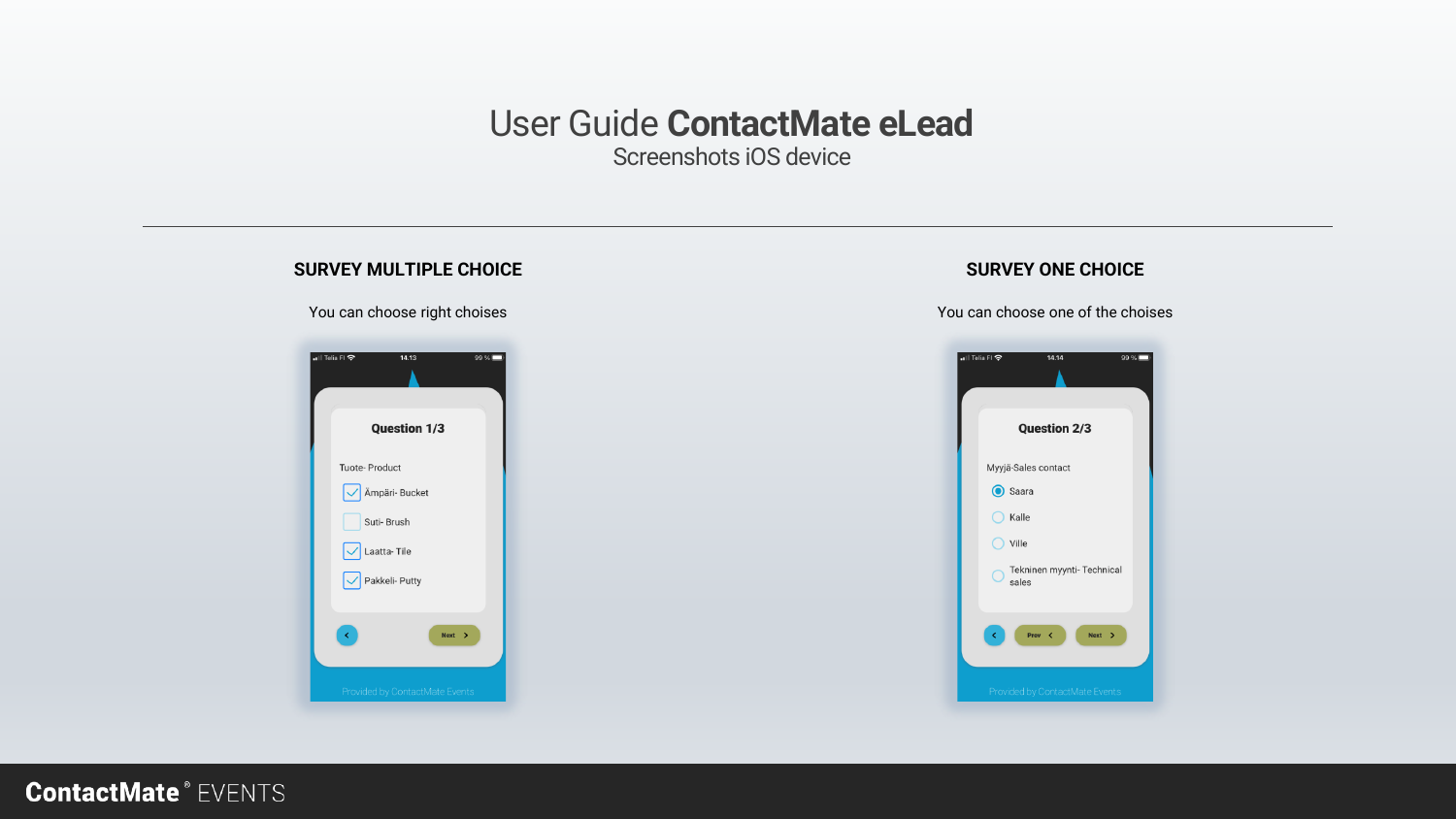Screenshots iOS device

#### **SURVEY FREE TEXT SURVEY SUMMARY** You can enter free text and numbers You will see a summary, save or return to correctall Telia Fl 중  $14.14$  $99\%$ all Telia FI 중  $14.14$  $99\%$ **Summary Question 3/3 Tuote-Product** Ämpäri- Bucket, Laatta-Tile, Pakkeli-Putty Myyjä-Sales contact Saara Muuta tietoa- Free Free text Muuta tietoa- Free text text Free text Prev <  $Next$  > Save **n**